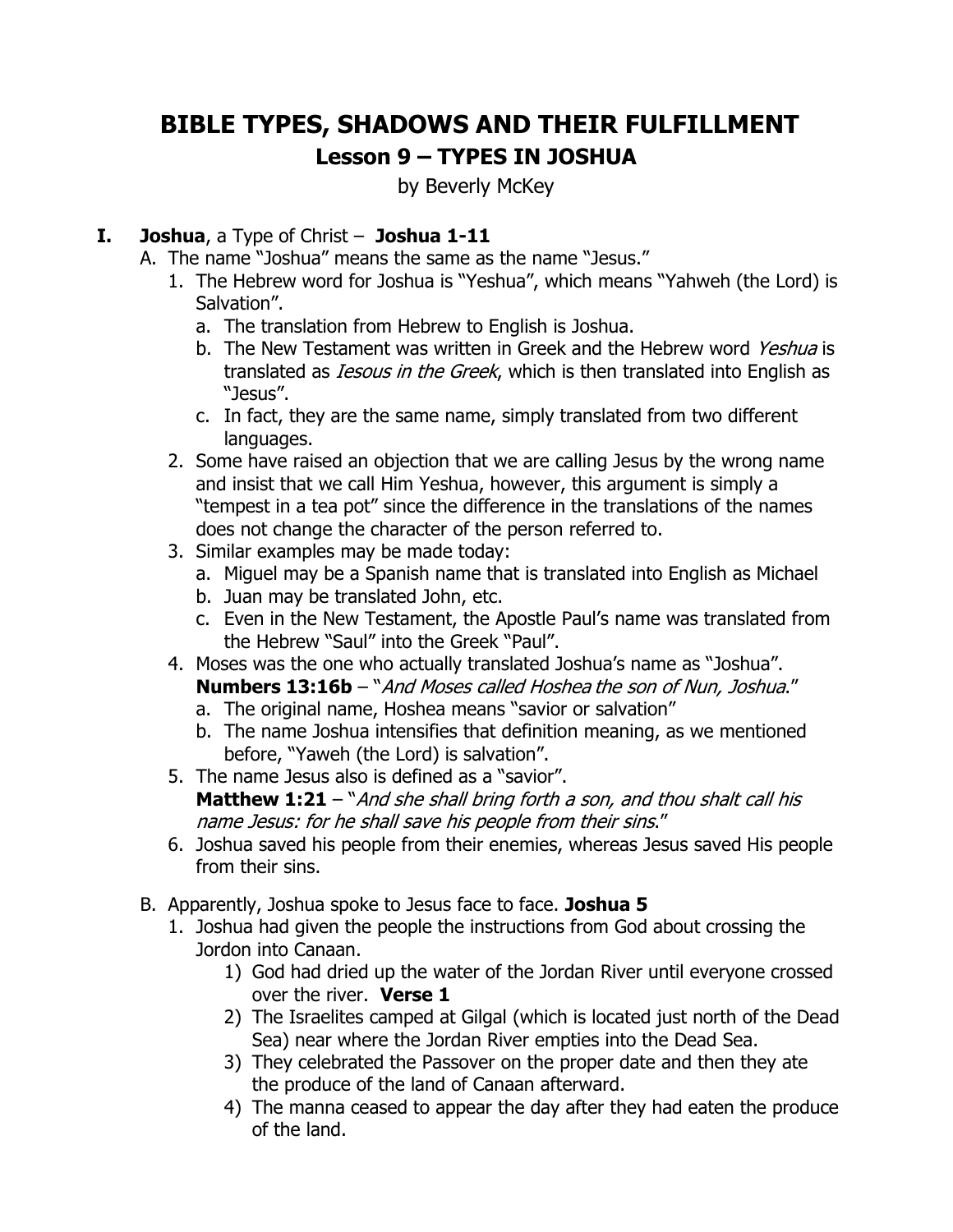- 2. While Joshua and the people were camped by the Jordan River, they were a short distance from Jericho, Joshua looked up and saw a Man standing opposite him with His sword drawn in His hand.
	- a. Notice in the New King James Version the pronouns used for the Man facing Joshua were all capitalized, indicating a holy being.
		- 1) **Joshua 5:13-15**  $\frac{13}{3}$  *And it came to pass, when Joshua was by* Jericho, that he lifted his eyes and looked, and behold, a Man stood opposite him with His sword drawn in His hand. And Joshua went to Him and said to Him, "Are You for us or for our adversaries?"<sup>14</sup> So <u>He</u> said, "No, but as Commander of the army of the LORD I have now come." And Joshua fell on his face to the earth and worshiped, and said to Him, "What does my Lord say to His servant? <sup>15</sup> Then the Commander of the LORD's army said to Joshua, "Take your sandal off your foot, for the place where you stand is holy." And Joshua did so."
	- b. Remember, God said these very words to Moses when He spoke to Moses from the burning bush in **Exodus 3:5**
	- c. Since the ground on which this man stood was Holy, we know that He is a holy being and a part of the God-Head.
		- 1) Because the only one of the God-Head to ever appear on earth as a man was Jesus Christ, the Son of God, we can safely assume that it is God-the-Son (in the New Testament identified as Jesus, the Christ) speaking to Joshua.
		- 2) A few weeks ago, we covered some rules for studying the Bible in a way that reveals the truth to us.
		- 3) There are three ways to identify truth:
			- a) A direct command from God
			- b) An approved example of someone taking an action that we can apply to our lives
			- c) And necessary inference or logical necessary conclusion meaning we consider the context of the passage and other passages on this topic and make an educated conclusion as to the truth found in that passage.
			- d) We have just used necessary inference to conclude that the person speaking to Joshua was Jesus Christ.
	- d. In **Joshua 6**, the Lord gave Joshua all of the instructions regarding how Jericho would be defeated.
		- 1) The men of war were to march around the city one time each day for six days with no one making a sound.
		- 2) Seven priests with seven trumpets would follow them march before the Ark of the Covenant, carried on poles by the Levites, followed by a read guard.
		- 3) On the seventh day they were to march around the city seven times, the priests would blow the trumpets and all of the people were to shout, then the walls of the city would fall down flat.
		- 4) At that time Israel would simply march into the city and take it over.
		- 5) The city was burned entirely and only the gold, silver, brass and iron things were saved to add to the treasure of the Lord. No one was to take any plunder from the city.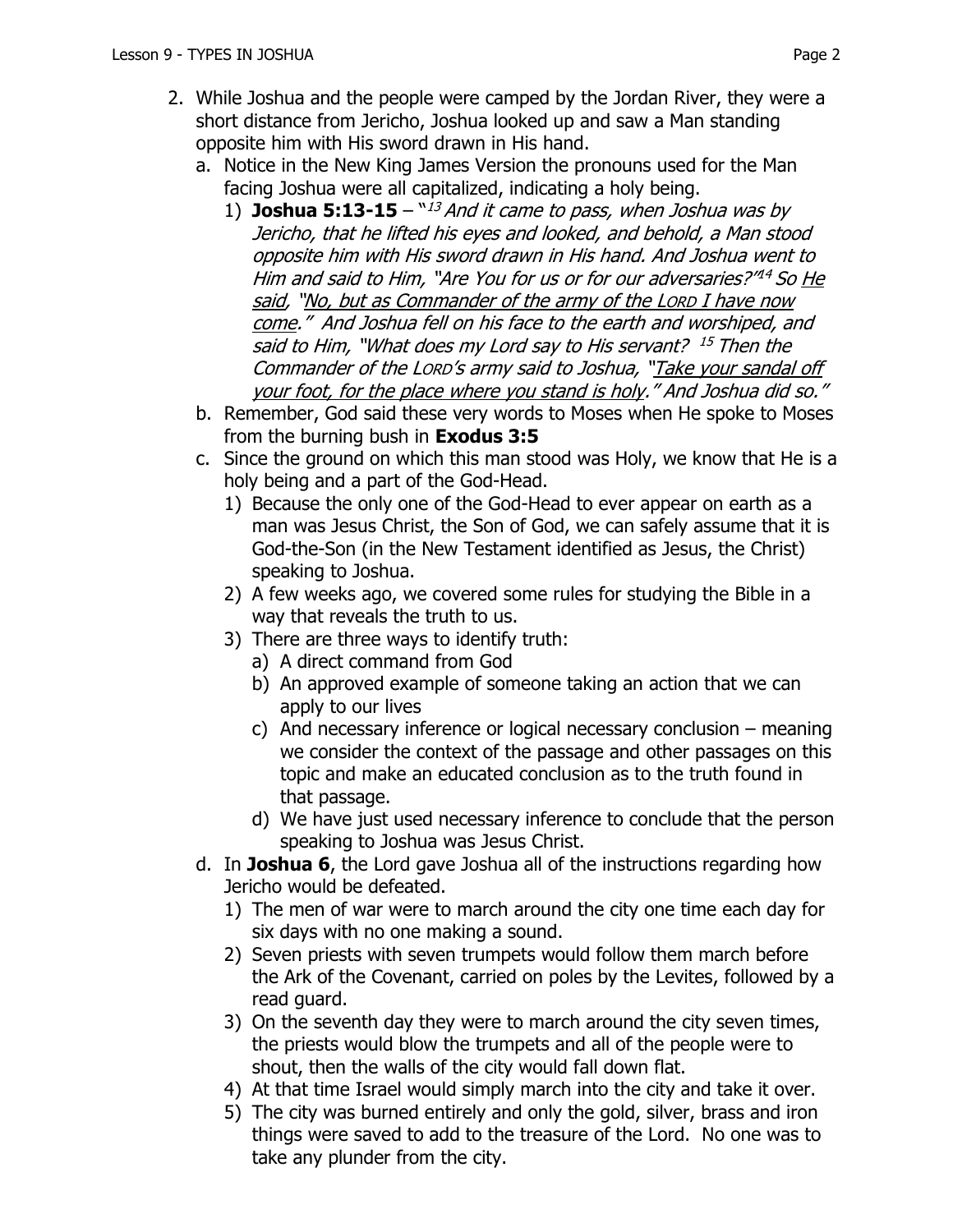- 6) Rahab and her family inside her house were the only citizens of Jericho that survived because she had helped the spies who went ahead into the land to check out the conditions there.
- 7) Because of her act of faith, Rahab was later to become the greatgrandmother of King David and her name is mentioned in the lineage of Jesus. **Matthew 1:5**
- e. The ultimate victory of Israel in Canaan was won by "the army of Lord".
	- 1) The holy one who spoke to Joshua claimed to be the "commander of the Army of the Lord", which I do not believe is a reference to the army of Israel. Joshua was their commander.
	- 2) Let's look at the passage where Jesus was being arrested in the Garden of Gethsemane.
		- a) **Matthew 26:50-53**  "Then they came and laid hands on Jesus and took Him. <sup>51</sup> And suddenly, one of those who were with Jesus stretched out his hand and drew his sword, struck the servant of the high priest, and cut off his ear. <sup>52</sup> But Jesus said to him, 'Put your sword in its place, for all who take the sword will perish by the sword. <sup>53</sup> Or do you think that I cannot now pray to My Father, and He will provide Me with more than twelve legions of angels?'"
	- 3) Jesus is still today the commander of the spiritual army of God, which we are as Christians. It is our job to conquer the world for Christ.
	- 4) Paul was definitely a leader in the army of Christ: **II Timothy 4:7**  $-$  "*I have fought the good fight, I have finished the* race, I have kept the faith."
	- 5) The armor of God is described in **Ephesians 6**.
- C. Both Joshua and Jesus performed miracles over the forces of Nature.
	- 1. Joshua called on God for a special miracle to help him win a battle against the Amorites.
		- a. **Joshua 10:12-13** ``<sup>12</sup> Then Joshua spoke to the Lorp in the day when  $\,$ the LORD delivered up the Amorites before the children of Israel, and he said in the sight of Israel: "Sun, stand still over Gibeon; and Moon, in the Valley of Aijalon." <sup>13</sup> So the sun stood still, and the moon stopped, till the people had revenge upon their enemies. Is this not written in the Book of Jasher? So, the sun stood still in the midst of heaven, and did not hasten to go down for about a whole day. <sup>14</sup> And there has been no day like that, before it or after it, that the LORD heeded the voice of a man; for the LORD fought for Israel."
		- b. The day was lengthened in response to Joshua's command of faith.
	- 2. Jesus calmed the wind for his frightened disciples.
		- a. **Mark 4:35-39** "<sup>35</sup> On the same day, when evening had come, He said to them, "Let us cross over to the other side." <sup>36</sup> Now when they had left the multitude, they took Him along in the boat as He was. And other little boats were also with Him. <sup>37</sup> And a great windstorm arose, and the waves beat into the boat, so that it was already filling. <sup>38</sup> But He was in the stern, asleep on a pillow. And they awoke Him and said to Him, '*Teacher, do You not care that we are perishing?*' <sup>39</sup> Then He arose and rebuked the wind,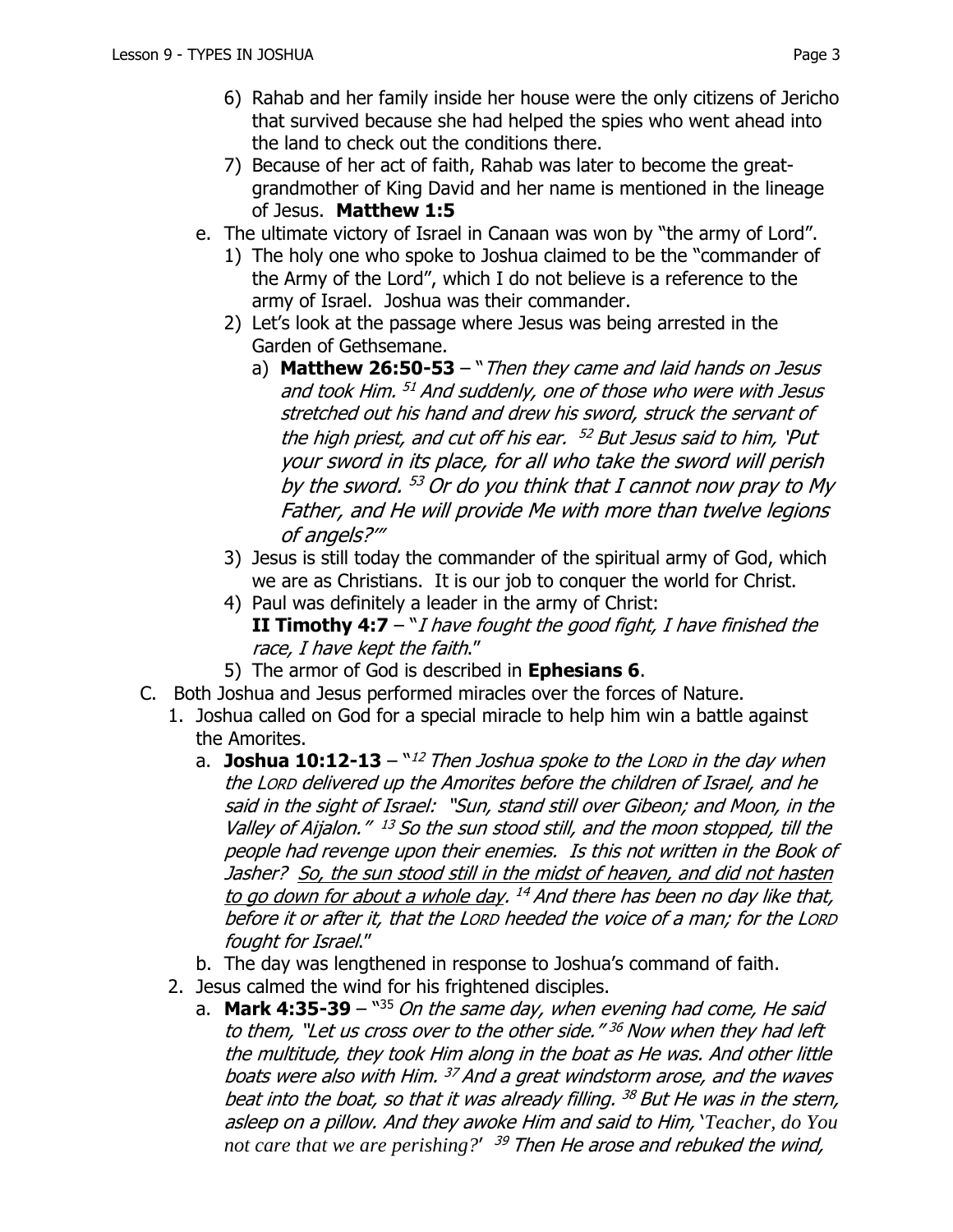and said to the sea, "*Peace, be still!*" And the wind ceased and there was a great calm."

- b. As Joshua commanded the sun and the moon, even so did Christ command the wind and the sea, and they obeyed Him.
- 3. Both Joshua and Jesus are said to have finished the work God gave them to do.
	- a. God's tribute to Joshua's finished life-work is found in **Joshua 11:15**: "As the LORD had commanded Moses his servant, so Moses commanded Joshua, and so Joshua did. He left nothing undone of all that the LORD had commanded Moses."
	- b. Jesus also finished the work God gave Him to accomplish on earth:
	- c. **John 17:4** "I have glorified You on the earth. I have finished the work which You have given Me to do."

## **II. Rahab's Deliverance**, **A Type of Salvation by Grace – Joshua 2**

- A. Rahab was a harlot who lived in the wicked city of Jericho that was under the condemnation of God.
	- 1. **Joshua 2:1** "Now Joshua the son of Nun sent out two men from Acacia Grove to spy secretly, saying, '*Go, view the land, especially Jericho*.' So, they went, and came to the house of a harlot named Rahab and lodged there."
		- a. The king was told that men from Israel had entered the city to search out the country. **Verse 2**
		- b. The king sent messengers to Rahab saying: **"**Bring out the men who have come to you, who have entered your house, for they have come to search out all the country." **Verse 3**
		- c. Rahab told the authorities that the men had come to her house, but she did not know where they were from.
			- 1) She also said that the men had left the city just as the gates were being closed for the evening.
			- 2) She encouraged them to pursue these men quickly since they might be able to overtake them. **Verse 5**
			- 3) So, the king's men left the city to pursue the two spies, and the gate was shut for the night.
	- 2. Rahab had heard the mighty things that God had done in Israel:
		- a. **Joshua 2:10-11** `*`<sup>10</sup> For we have heard how the Lorp dried up the* water of the Red Sea for you when you came out of Egypt, and what you did to the two kings of the Amorites who were on the other side of the Jordan, Sihon and Og, whom you utterly destroyed. <sup>11</sup> And as soon as we heard these things, our hearts melted; neither did there remain any more courage in anyone because of you, for the LORD your God, He is God in heaven above and on earth beneath."
		- b. The Gentiles in Canaan had heard of all the mighty works that were done among the Israelites during their escape from Egypt and their forty years of wandering in the wilderness and they were terrified.
	- 3. Rahab's belief in the power of God gave her courage to ask the spies for something in return for helping them.
		- a. **Joshua 2:10-12** "<sup>12</sup> Now therefore, I beg you, swear to me by the Lord, since I have shown you kindness, that you also will show kindness to my father's house and give me a true token, <sup>13</sup> and spare my father,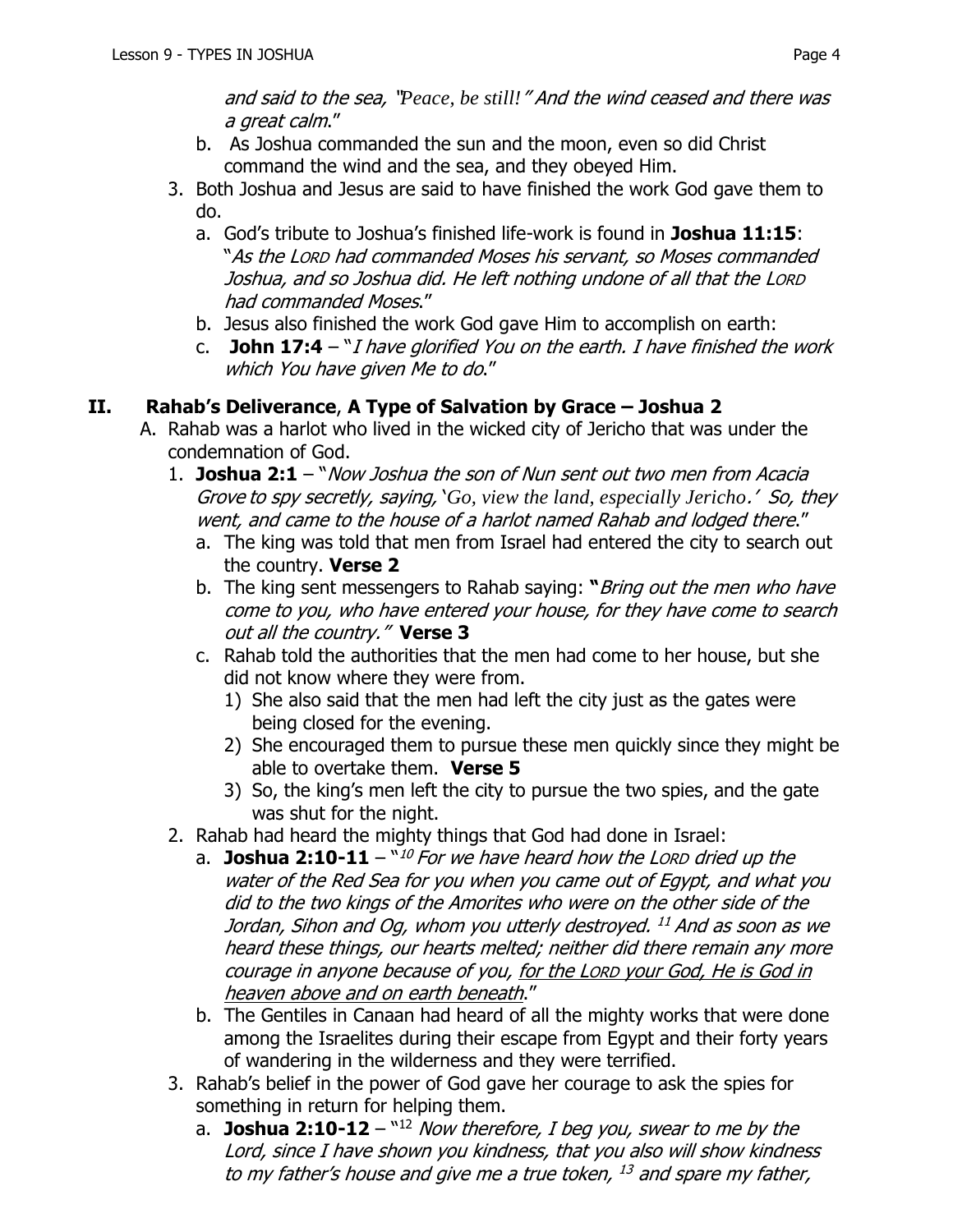my mother, my brothers, my sisters, and all that they have, AND deliver our lives from death."

- b. Her request was honored when the spies said: **Verse 14**  "Our lives for yours, if none of you tell this business of ours. And it shall be, when the LORD has given us the land, that we will deal kindly and truly with you."
- c. Then she let them down by a rope through the window, since her house was on the city wall and warned them to hide in the mountains for three days, until the king's men have returned to Jericho.
- d. The two spies then instructed Rahab how to save her family:
	- 1) have a scarlet cord in the window on the wall, so the Israelites would know that it was her house
	- 2) gather all of her family inside her house or they would not be protected
	- 3) The spies also warned Rahab that if she told anyone the plans of Israel to conquer the city, their promise to save her family would be voided.
	- 4) So, Rahab tied the scarlet cord in her window and sent the spies on their way.
- 4. What about the fact that Rahab lied to protect the spies? Was that a sin? If so, why was she rewarded?
	- a. Rahab was not one of the children of God who had been taught the morals of Godly people.
	- b. The Gentiles in Canaan were grossly wicked, immoral and idolatrous people who even sacrificed their own children.
	- c. Despite this background, Rahab had developed a growing faith in the God of Israel because of all of the reports of the mighty works He did among the Israelites since they left Egypt.
	- d. Lying, to Rahab, was just part of her daily life, since she was never taught that it was wrong.
	- e. Rahab was not rewarded for lying:
		- 1) she was rewarded for acting on her faith in the power of God
		- 2) for hiding the spies
		- 3) And for keeping the secret of Israel's plans to conquer Jericho.
- 5. After being rescued from Jericho, she was taken in by the Israelites as a proselyte and there she received the moral teaching from the Law of Moses she lacked before
	- a. Rahab was then a part of the Nation of Israel.
		- 1) Isaiah described this process: **Isaiah 56:6-8**  "Also the sons of the foreigner who join themselves to the LORD, to serve Him, and to love the name of the LORD, to be His servants—everyone who keeps from defiling the Sabbath, and holds fast My covenant—<sup>7</sup> even them I will bring to My holy mountain, and make them joyful in My house of prayer. Their burnt offerings and their sacrifices will be accepted on My altar; for My house shall be called a house of prayer for all nations."
		- 2) The Jews were still making converts (proselytes) in the first century. **Matthew 23:15** – "Woe to you, scribes and Pharisees, hypocrites! For you travel land and sea to win one proselyte, and when he is won, you make him twice as much a son of hell as yourselves."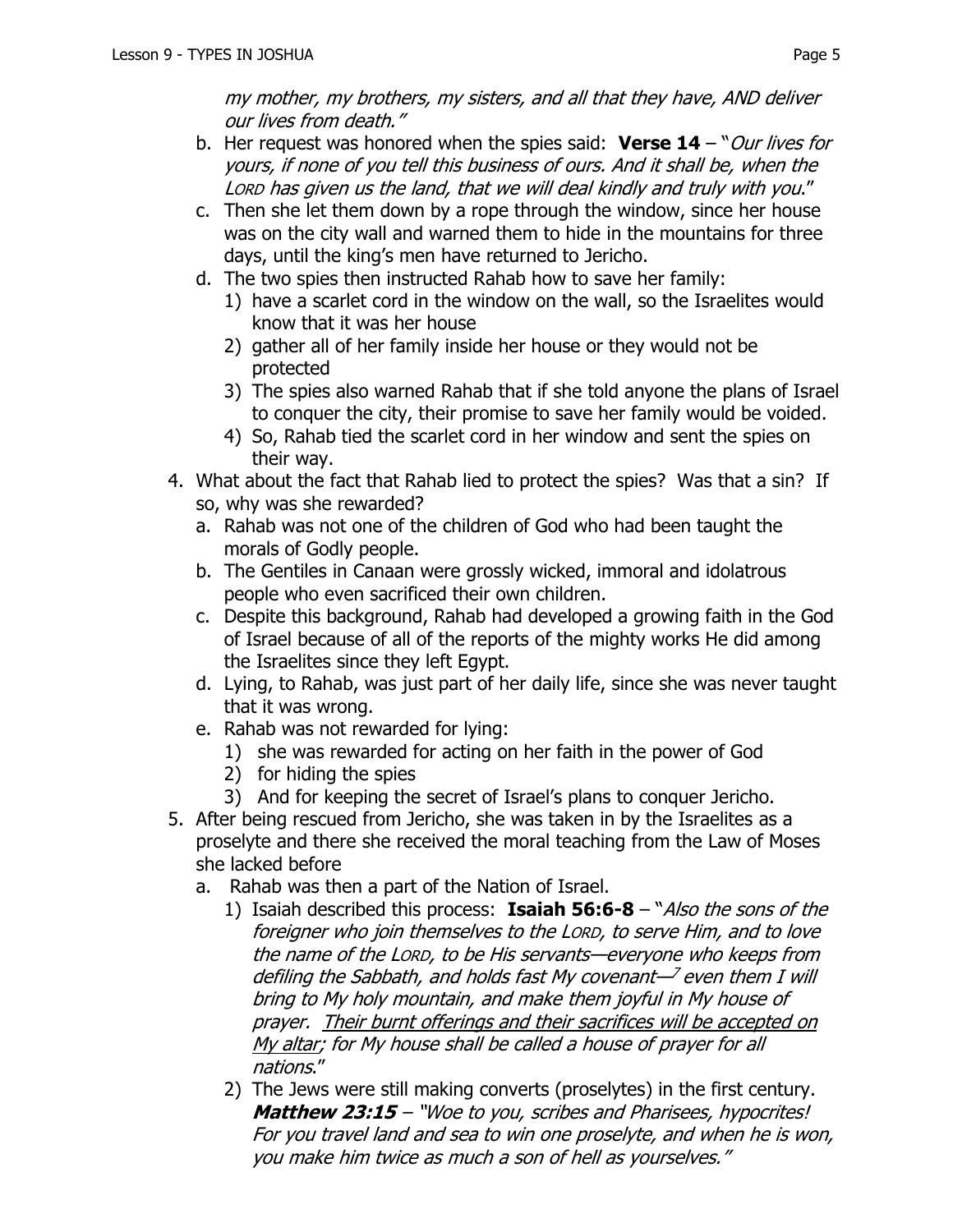- b. We know Rahab became a proselyte because later Rahab is married to Salmon, from the tribe of Judah.
	- 1) Since the Israelites were forbidden to marry outside the nation of Israel, Rahab had to have been accepted as a convert (proselyte) of Judaism.
	- 2) Her contribution to the conquering of Jericho results in her inclusion in the lineage of Jesus, Christ.
	- 3) Rahab was the great-great grandmother of King David. **Matt.1:5-6**
- B. The salvation of Rahab is a shadow of the salvation of those today who are lost in the corruption of the world who may still come to God in faith to escape the destruction of those who reject the gospel of Christ.
	- 1. **Romans 3:21-26** <sup>n21</sup> But now the righteousness of God apart from the law is revealed, being witnessed by the Law and the Prophets, <sup>22</sup> even the righteousness of God, through faith in Jesus Christ, to all and on all who believe. For there is no difference; <sup>23</sup> for <u>all have sinned and fall short of the</u> glory of God, <sup>24</sup> being justified freely by His grace through the redemption that is in Christ Jesus, <sup>25</sup> whom God set forth as a propitiation by His blood, through faith, to demonstrate His righteousness, because in His forbearance God had passed over the sins that were previously committed, <sup>26</sup> to demonstrate at the present time His righteousness, that He might be just and the justifier of the one who has faith in Jesus."
	- 2. Rahab would have been condemned to destruction except for her faith in God that spurred her to actively help the two spies.
		- a. **Hebrews 11:30**  "By faith the harlot Rahab did not perish with those who did not believe, when she had received the spies with peace."
		- b. Rahab's faith placed her in the list of faithful heroes whose faith was proven by their action.
		- c. Sarah and Rahab were the only two women included in this list of renown servants of God.
	- 3. We must not confuse "faith in action" with "earning salvation".
		- a. It was not the work of saving the spies that saved Rahab, it was the faith that compelled her to do it that was her salvation.
		- b. While it will not be good works that save us, we are still required to do good works.
		- c. **I Titus 3:4-7**  " <sup>4</sup> But when the kindness and the love of God our Savior toward man appeared, <sup>5</sup> **not by works** of righteousness which we have done, but according to His mercy He saved us, through the washing of regeneration and renewing of the Holy Spirit, <sup>6</sup> whom He poured out on us abundantly through Jesus Christ our Savior, <sup>7</sup> that <u>having been justified by</u> His grace we should become heirs according to the hope of eternal life."
		- d. **Ephesians 2:8**  "For by grace you have been saved through faith, and that not of yourselves; it is the gift of God, <sup>9</sup> not of works, lest anyone should boast."
	- 4. While salvation is absolutely by grace, we are still required to put our faith into action in good works.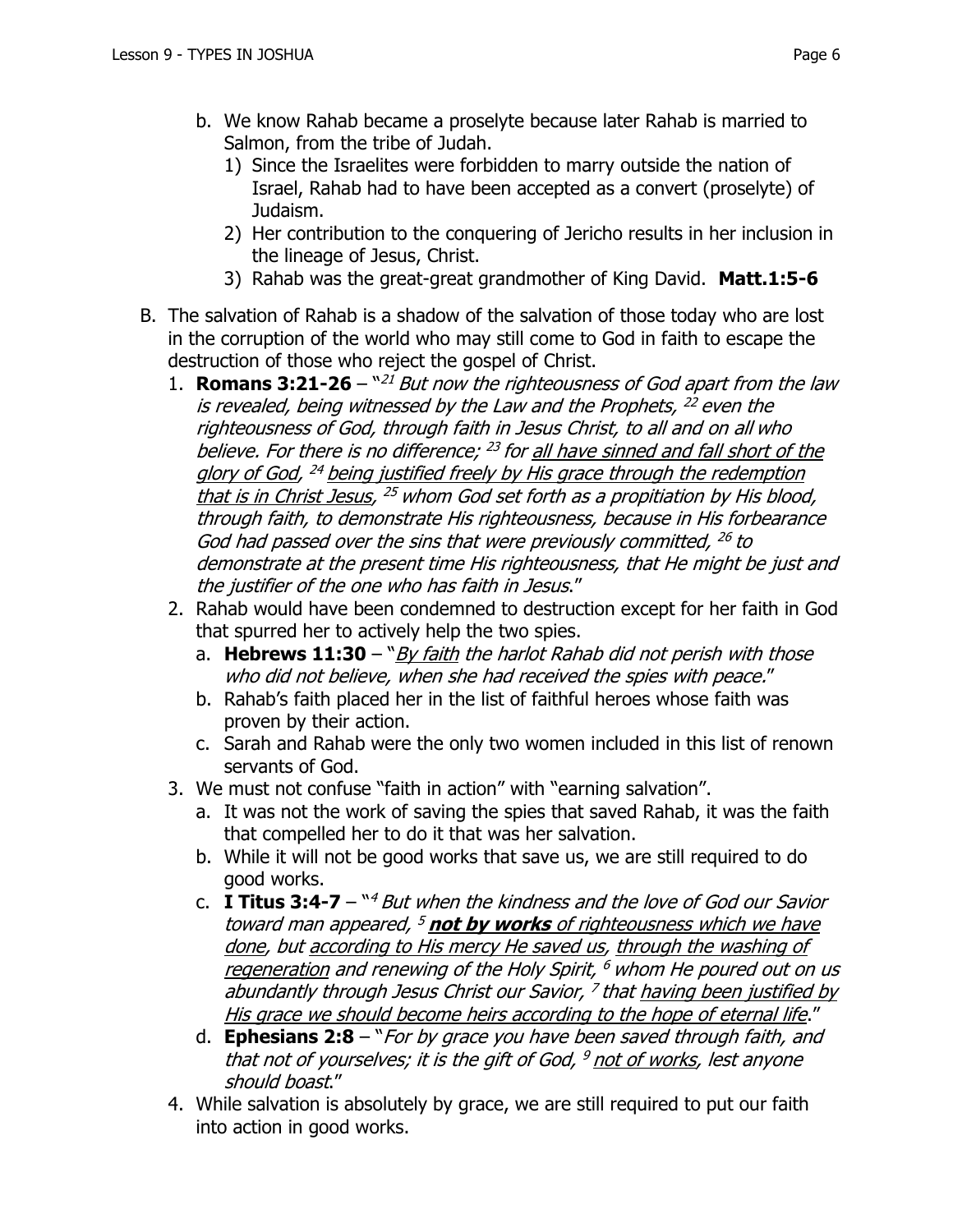- a. **Ephesians 2:10**  "For we are His workmanship, created in Christ Jesus for good works, which God prepared beforehand that we should walk in them." NOTICE: We are created in Christ Jesus to do good works**.**
- b. **Matthew 5:16**  "Let your light so shine before men, that they may see your good works and glorify your Father in heaven." NOTICE: The purpose of your good works is so when others see then, they will glorify God.
- c. **I Timothy 6:18-19** "<sup>18</sup> Let them do good, that they <u>be rich in good</u> works, ready to give, willing to share, <sup>19</sup> storing up for themselves a good foundation for the time to come, that they may lay hold on eternal life."
- d. **Titus 2:7**  "…in all things showing yourself to be a pattern of good works; in doctrine showing integrity, reverence, incorruptibility, sound speech that cannot be condemned…"
- e. **Titus 2:13-14**  $^{\text{w13}}$  ...looking for the blessed hope and glorious appearing of our great God and Savior Jesus Christ, <sup>14</sup> who gave Himself for us, that He might redeem us from every lawless deed and purify for Himself His own special people, zealous for good works."
- f. **Titus 3:8**  "This is a faithful saying, and these things I want you to affirm constantly, that those who have believed in God should be careful to maintain good works."
- g. **Hebrews 10:24**  "And let us consider one another in order to stir up love and good works…"
- 5. These passages have all been stated to help us realize that good works must be a critical part of our lives as Christians.

#### **III. Israel Crossing Jordan**, **A Type of the Christian Entering into the Eternal Life** – **Joshua 3-4**

- A. When Israel crossed through the River Jordan, they were turning their backs upon their wilderness days, and they were entering the land which God had promised to them, through Abraham, Isaac and Jacob (Israel) centuries before.
	- 1. **Joshua 1:2** "Moses My servant is dead. Now therefore, arise, go over this Jordan, you and all this people, to the land which I am giving to them—the children of Israel."
	- 2. Crossing Jordan meant for Israel entering into the Promised Land and a fulfilled promise from God.
		- a. **Deuteronomy 27:3** "... when you have crossed over, that you may enter the land which the LORD your God is giving you, 'a land flowing with milk and honey, just as the LORD God of your fathers promised you."
		- b. The Promised Land was a wealthy land with everything Israel needed. It was God's gift to Israel. They entered at harvest time.
		- c. When Israel crossed Jordan, they began to possess that land. God had promised victory. Therefore, there is no need for defeat. He has promised everything that is needed.
- B. Crossing the Jordan is a type/shadow of the spiritually lost person accepting the gospel message and being converted to Christianity.
	- 1. At that point the old lost person has died in the waters of baptism, like the disobedient generation of Israel died in the wilderness.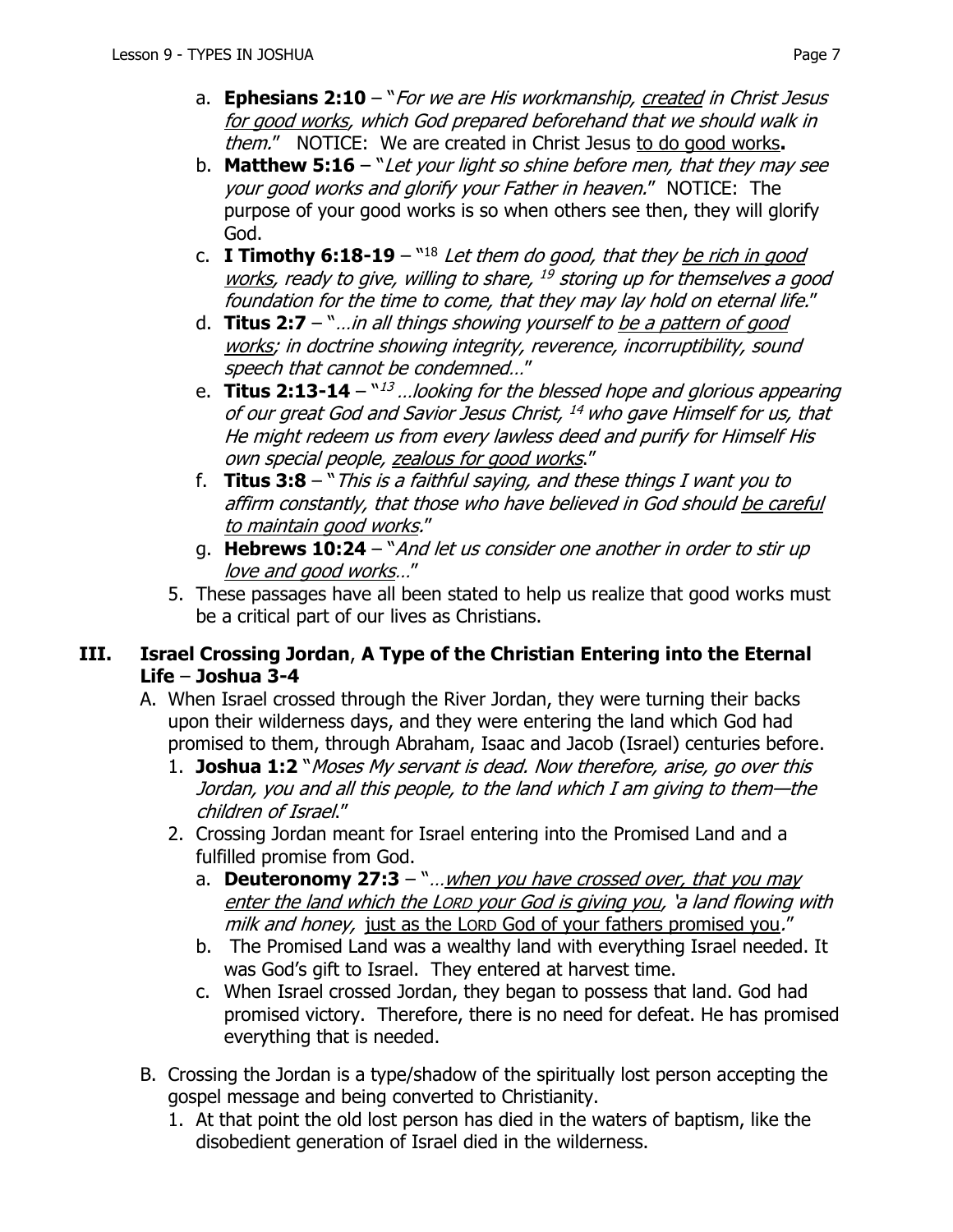- 2. The new Christian has entered a new life that, when faithfully lived, ends in crossing the "spiritual Jordan" into Heaven (our promised land).
	- a. Eternal life is the promise that Jesus Christ left for all of those who obey the gospel.
	- b. **John 14:1-3**  "Let not your heart be troubled; you believe in God, believe also in Me. <sup>2</sup> <u>In My Father's house are many mansions</u>; if it were not so, I would have told you. I go to prepare a place for you. <sup>3</sup> And <u>if I</u> go and prepare a place for you, I will come again and receive you to Myself; that where I am, there you may be also."
	- c. **John 3:16**  "For God so loved the world that He gave His only begotten Son, that whoever believes in Him should not perish but have everlasting life."
	- d. **Romans 6:23**  "For the wages of sin is death, but the gift of God is eternal life in Christ Jesus, our Lord."
- 3. Crossing Jordan was a triumphant event for Israel because God promised victory, so it is for the Christian entering a new victorious life in Jesus Christ.
	- a. **II Corinthians 2:14** "*Now thanks be to God who always leads us in* triumph in Christ, and through us diffuses the fragrance of His knowledge in every place."
	- b. **I Corinthians 15:57**  "But thanks be to God, who gives us the victory through our Lord Jesus Christ."
	- c. **I John 5:4**  "For whatever is born of God overcomes the world. And this is the victory that has overcome the world – our faith."
- C. Crossing the Jordan River meant leaving the heathen influence of Egypt and the wicked nations they passed in the wilderness.
	- a. The Red Sea crossing is typical of our salvation from the world. The crossing of Jordan is a type of our salvation to a life of victory in Christ.
	- b. **Romans 6:4** "Therefore we were buried with Him through baptism into death, that just as Christ was raised from the dead by the glory of the Father, even so we also should walk in newness of life."
	- c. Baptism pictures the experience of victorious living.
		- 1) God made the crossing of the Jordan a divine event by heaping the waters of the Jordan River (at flood stage) and leaving dry ground for the Israelites to walk on.
			- a) **Joshua 3:15-16**  $^{\backprime\prime}$ *i<sup>5</sup> ...and as those who bore the ark came to the* Jordan, and the feet of the priests who bore the ark dipped in the edge of the water (for the Jordan overflows all its banks during the whole time of harvest), <sup>16</sup> that the waters which came down from upstream stood still, and rose in a heap very far away at Adam, the city that is beside Zaretan. So, the waters that went down into the Sea of the Arabah, the Salt Sea, failed, and were cut off; and the people crossed over opposite Jericho."
			- b) The divine element was the miracle of the heaped up waters that made possible the walking over on dry ground. This was God's supernatural power.
			- c) The human element was the Israelites' walking over on the pathway made for them by what God had done.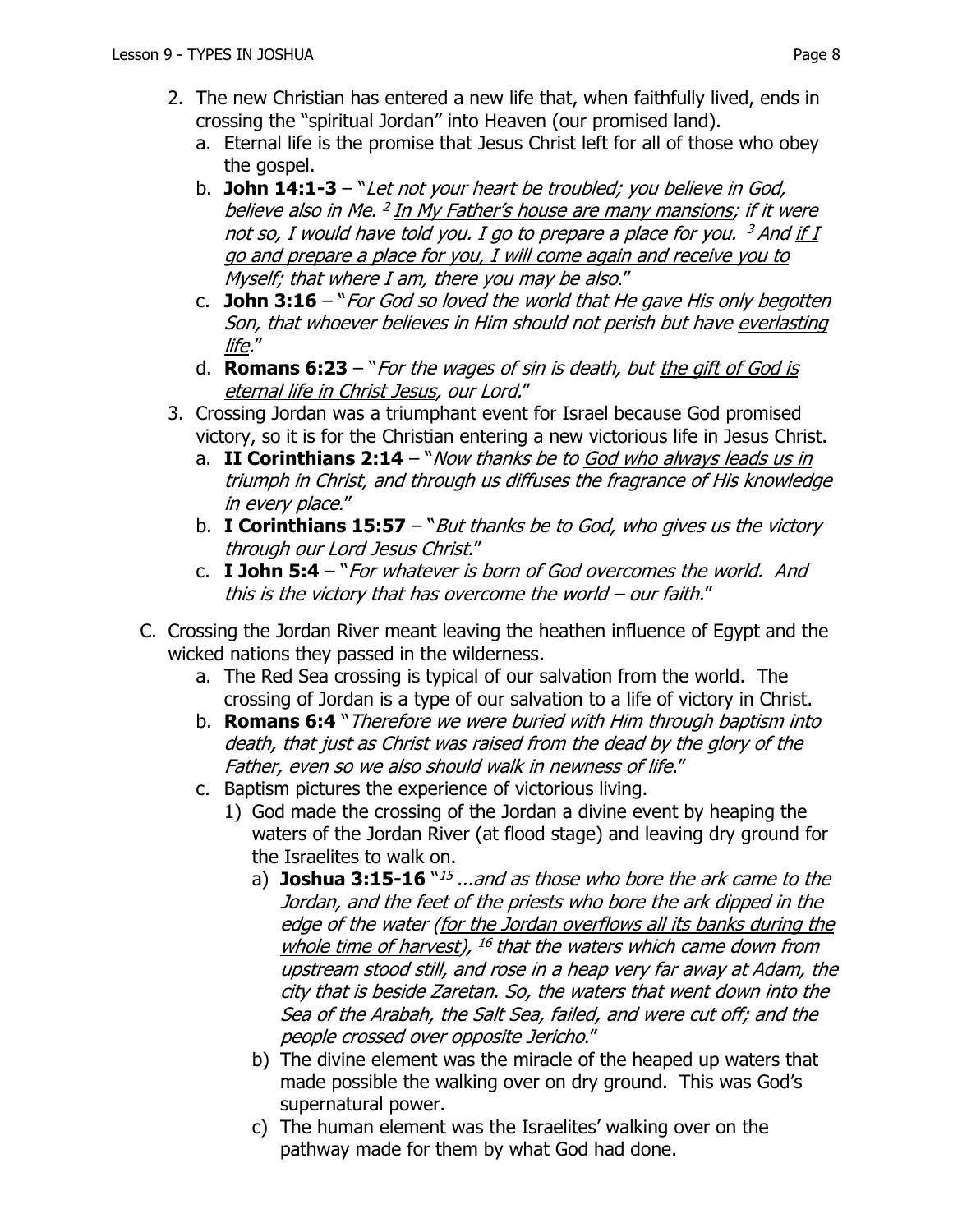- a) In their new life in the land of Canaan, the Israelites set up cities of refuge.
	- i. **Numbers 35:12**  "They shall be cities of refuge for you from the avenger, that the manslayer may not die until he stands before the congregation in judgment."
	- ii. **Numbers 35:15**  "These six cities shall be for refuge for the children of Israel, for the stranger, and for the sojourner among them, that anyone who kills a person accidentally may flee there."
- b) The two things a manslayer had to do were:
	- i. Flee to the city of refuge: **Joshua 20:9** – "These were the cities appointed for all the children of Israel and for the stranger who dwelt among them, that whoever killed a person accidentally might flee there, and not die by the hand of the avenger of blood until he stood before the congregation.
	- ii. Stay there according to instructions:
	- iii. **Joshua 20:6** "And he shall dwell in that city, until he stand before the congregation for judgment, and until the death of the high priest that shall be in those days."
- 2) God has also made provisions with conditions for sinners who want to be saved from the judgment awaiting those who "*who do not obey the* gospel of our Lord Jesus Christ." **II Thess. 1:8b**
	- a) And there are two things a sinner must do today:
		- i. Flee to Christ to be saved **Hebrews 6:18** – "...that by two immutable things, in which it is impossible for God to lie, we might have strong consolation, who have fled for refuge to lay hold of the hope set before  $\mu s$ ."
		- ii. Abide in Christ to remain in that saved state
			- **II Corinthians 13:5**  "Examine yourselves as to whether you are in the faith. Test yourselves. Do you not know yourselves, that Jesus Christ is in you? — unless indeed you are disqualified.
			- **I Thessalonians 1:9b-10**  "how you turned to God from idols to serve the living and true God, <sup>10</sup> and to wait for His Son from heaven, whom He raised from the dead, even Jesus who delivers us from the wrath to come."
			- **Revelation 2:10b** "Be faithful until death, and I will give you the crown of life."

## **IV. Some important lessons are found in the book of Joshua**

- A. Joshua had very many things in common with Jesus Christ as he endeavored to lead his people into the Promised Land.
	- 1. Both names, Joshua and Jesus, mean "the Lord is Salvation"
	- 2. Joshua apparently spoke to God, the Son (Christ), in human form.
		- a. The person Joshua spoke to admitted that the ground He stood on was holy, just as God had said to Moses in the burning bush.